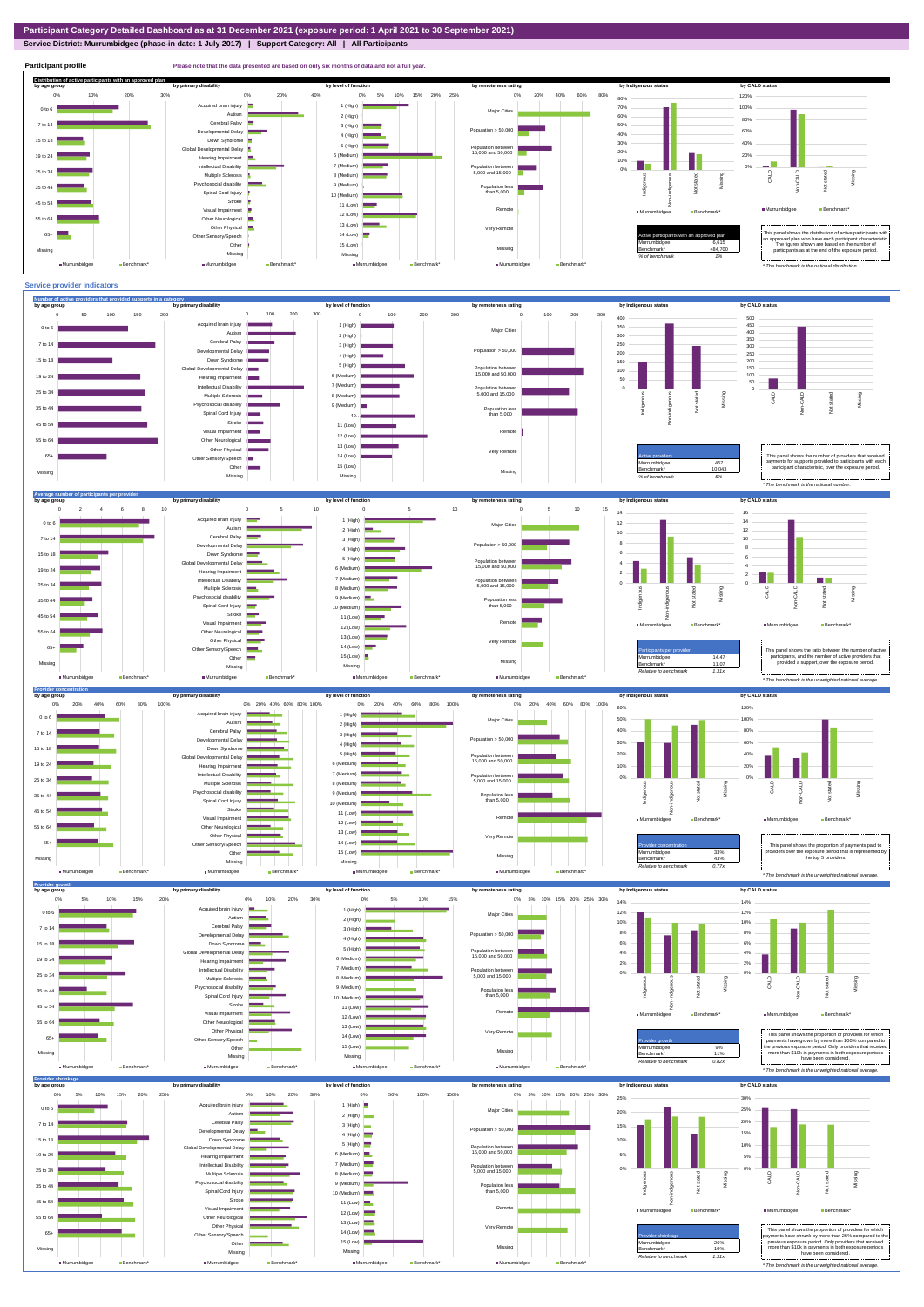## **Service District: Murrumbidgee (phase-in date: 1 July 2017) | Support Category: All | All Participants**



|                                | Active participants with<br>approved plans | <b>Active providers</b>        | <b>Participants</b><br>per provider | Provider        | Provider       | Provider  | Total plan    | Payments (\$m)                   | Utilisation | Outcomes indicator on<br>choice and control | Has the NDIS helped with |
|--------------------------------|--------------------------------------------|--------------------------------|-------------------------------------|-----------------|----------------|-----------|---------------|----------------------------------|-------------|---------------------------------------------|--------------------------|
| <b>Support category</b>        |                                            |                                |                                     | concentration   | growth         | shrinkage | budgets (\$m) |                                  |             |                                             | choice and control?      |
| Core                           |                                            |                                |                                     |                 |                |           |               |                                  |             |                                             |                          |
|                                | 4.692                                      | 132                            |                                     |                 |                | 17%       | 4.5           | 2.7                              | 61%         |                                             | 77%                      |
| Consumables                    |                                            |                                | 35.5                                | 60%             | 13%            |           | 106.3         |                                  |             | 52%                                         |                          |
| <b>Daily Activities</b>        | 3.720                                      | 162                            | 23.0                                | 59%             | 8%             | 15%       |               | 86.1                             | 81%         | 51%                                         | 78%                      |
| Community                      | 4.004                                      | 144                            | 27.8                                | 62%             | 11%            | 12%       | 45.6          | 33.0                             | 72%         | 50%                                         | 77%                      |
| Transport                      | 2.817                                      | 29<br>                         | 97.1<br>.                           | 85%<br>-------- | 0%<br>-------- | 0%<br>    | 4.5<br>.      | 4.5<br>-------                   | 100%<br>    | 50%<br>                                     | 78%<br>--------          |
| Core total                     | 5.734                                      | 246                            | 23.3                                | 56%             | 10%            | 16%       | 160.8         | 126.3                            | 79%         | 52%                                         | 76%                      |
|                                |                                            |                                |                                     |                 |                |           |               |                                  |             |                                             |                          |
| <b>Capacity Building</b>       |                                            |                                |                                     |                 |                |           |               |                                  |             |                                             |                          |
| Choice and Control             | 4.884                                      | 134                            | 36.4                                | 66%             | 7%             | 3%        | 3.6           | 3.6                              | 100%        | 52%                                         | 76%                      |
| Daily Activities               | 6,517                                      | 207                            | 31.5                                | 65%             | 7%             | 20%       | 33.2          | <b>Contract Contract</b><br>17.0 | 51%         | 52%                                         | 76%                      |
| Employment                     | 398                                        | 40                             | 10.0                                | 80%             | $0\%$          | ●<br>69%  | 2.5           | 1.4                              | 55%         | 44%                                         | 73%                      |
| Relationships                  | 799<br><b>Contract</b>                     | 60                             | 13.3                                | 78%             | 21%            | 26%       | 3.6           | 2.1                              | 58%         | 18%                                         | 76%                      |
| Social and Civic               | 666<br><b>COLLEGE</b>                      | 32<br><b>Contract Contract</b> | 20.8                                | 72%             | 14%            | 0%        | 1.3           | 0.4                              | 30%         | 47%                                         | 74%                      |
| Support Coordination           | 3.065                                      | 165                            | 18.6                                | 44%             | 8%             | 10%       | 6.4           | 5.3                              | 82%         | 48%                                         | 76%                      |
| <b>Capacity Building total</b> | 6.593                                      | 329                            | 20.0                                | 52%             | 7%             | 21%       | 51.5          | 30.2                             | 59%         | 52%                                         | 75%                      |
|                                |                                            |                                |                                     |                 |                |           |               |                                  |             |                                             |                          |
| Capital                        |                                            |                                |                                     |                 |                |           |               |                                  |             |                                             |                          |
| Assistive Technology           | 1.424<br><b>Contract Contract</b>          | 93                             | 15.3                                | 66%             | 20%            | 53%       | 7.1           | 3.5                              | 50%         | 61%                                         | 79%                      |
| <b>Home Modifications</b>      | 519<br><b>COLLEGE</b>                      | 36                             | 14.4                                | 70%             | 19%            | 19%       | 2.3           | 1.7                              | 71%         | 42%                                         | 77%                      |
| <b>Capital total</b>           | 1.613                                      | 110                            | 14.7                                | 52%             | 21%            | 40%       | 9.4           | -------<br>5.2                   | 55%         | 56%                                         | 80%                      |
|                                |                                            |                                |                                     |                 |                |           |               |                                  |             |                                             |                          |
| Missina                        |                                            | $\Omega$                       | 0.0                                 | 0%              | 0%             | 0%        | 0.0           | 0.0                              | $0\%$       | 0%                                          | 0%                       |
|                                |                                            |                                |                                     |                 |                |           |               |                                  |             |                                             |                          |
| All support categories         | 6,615                                      | 457                            | 14.5                                | 53%             | 9%             | 26%       | 221.8         | 161.7                            | 73%         | 52%                                         | 75%                      |

Note: Only the major support categories are shown.<br>Note: Capacity Building total individual Wellbeing, Home Living and Lifelong Learning although these support categories are not shown.<br>Note: A utilisation rate may be abov

| <b>Indicator definitions</b>                                                                                                                        |                                                                                                                                                                                                                                                                                                                                                                                                                                                                                                                                                                                                                                                                                                                                                                                                                 |
|-----------------------------------------------------------------------------------------------------------------------------------------------------|-----------------------------------------------------------------------------------------------------------------------------------------------------------------------------------------------------------------------------------------------------------------------------------------------------------------------------------------------------------------------------------------------------------------------------------------------------------------------------------------------------------------------------------------------------------------------------------------------------------------------------------------------------------------------------------------------------------------------------------------------------------------------------------------------------------------|
| Active participants with approved plans                                                                                                             | Number of active participants who have an approved plan and reside in the service district / have supports relating to the support category in their plan.                                                                                                                                                                                                                                                                                                                                                                                                                                                                                                                                                                                                                                                      |
| <b>Active providers</b><br><b>Participants per provider</b><br><b>Provider concentration</b><br><b>Provider growth</b><br><b>Provider shrinkage</b> | Number of providers that received payments for supports provided to participants within the service district / support category, over the exposure period.<br>Ratio between the number of active participants and the number of active providers.<br>Proportion of provider payments over the exposure period that were paid to the top 10 providers.<br>Proportion of providers for which payments have grown by more than 100% compared to the previous exposure period. Only providers that received more than \$10k in payments in both exposure periods have been considered.<br>Proportion of providers for which payments have shrunk by more than 25% compared to the previous exposure period. Only providers that received more than \$10k in payments in both exposure periods have been considered. |
| <b>Total plan budgets</b><br><b>Payments</b><br><b>Utilisation</b>                                                                                  | Value of supports committed in participant plans for the exposure period.<br>Value of all payments over the exposure period, including payments to providers, payments to participants, and off-system payments (in-kind and Younger People In Residential Aged Care (YPIRAC)).<br>Ratio between payments and total plan budgets.                                                                                                                                                                                                                                                                                                                                                                                                                                                                               |
| Outcomes indicator on choice and control<br>Has the NDIS helped with choice and control?                                                            | Proportion of participants who reported in their most recent outcomes survey that they choose who supports them.<br>Proportion of participants who reported in their most recent outcomes survey that the NDIS has helped with choice and control.                                                                                                                                                                                                                                                                                                                                                                                                                                                                                                                                                              |
|                                                                                                                                                     | The green dots indicate the top 10 percentile of service districts / support categories when ranked by performance against benchmark for the given metric. In other words, performing relatively well under the given metric.<br>The red dots indicate the bottom 10 percentile of service districts / support categories when ranked by performance against benchmark for the given metric. In other words, performing relatively poorly under the given metri                                                                                                                                                                                                                                                                                                                                                 |
|                                                                                                                                                     | Note: A higher score is considered to be 'good' performance under some metrics. For example, a high utilisation rate is a sign of a functioning market where participants have access to the supports they need.<br>For other metrics, a lower score is considered to be 'good' performance. For example, a low provider concentration is a sign of a competitive market.                                                                                                                                                                                                                                                                                                                                                                                                                                       |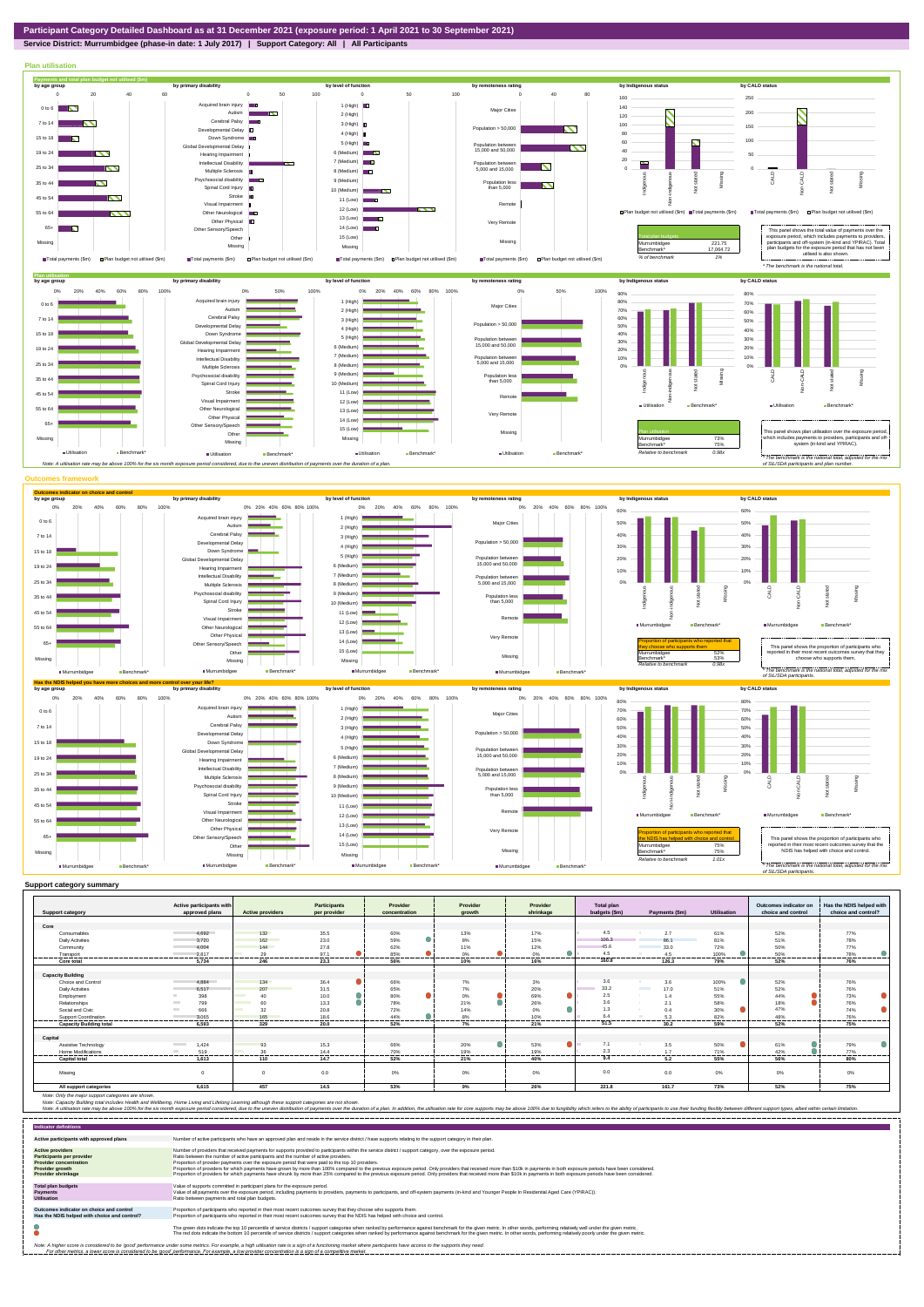**Service District: Murrumbidgee (phase-in date: 1 July 2017) | Support Category: All | Participants Receiving SIL/SDA**



**Participant profile Please note that the data presented are based on only six months of data and not a full yer. Distribution of active participants with an approved plan** by age group by primary disability by remoteness rating by hdigenous status by CALD status 0% 20% 40% 60% 80% 0% 10% 20% 30% 40% 50% 60% 120% 0% 10% 20% 30% 0% 20% 40% 60% 80% d brain injury 1 (High) 70% 100% 0 to 6 Major Cities Autism **Report** 2 (High) 60% 80% Cerebral Palsy 7 to 14 50% 3 (High) nental Delay  $p$ ulation > 50,000 60% 40% 4 (High) 15 to 18 Down Syndrome 30% 40% 5 (High) evelopmental Delay Population between 15,000 and 50,000 20% 6 (Medium) 20% 19 to 24 Hearing Impairment 10% 7 (Medium) Intellectual Disability 0% Population between 5,000 and 15,000 0% 25 to 34 Multiple Sclerosis 8 (Medium) CALD Non-CALD Missing ndiaenous Non-indigenous **Cial disability** Missing Indigeno 9 (Medium) 35 to 4 Population less than 5,000 nstated in 1916.<br>Note  $\ddot{2}$ Spinal Cord Injury 10 (Medium) Stroke  $45$  to  $54$ å 11 (Low) Remot Murrumbidgee Benchmark\* Visual Impairment ■Murrumbidgee Benchmark\* 12 (Low) 55 to 64 Other Neurological 13 (Low) Other Physical Very Remote 14 (Low) Active participants with an approved plan This panel shows the distribution of active participants with an approved plan who have each participant characteristic. 65+ Sensory/Speech Other 15 (Low) Murrumbidgee 376 The figures shown are based on the number of participants as at the end of the exposure period. Missing Benchmark\* 27,355 Missing Missing Missing *% of benchmark 1%* Murrumbidgee **Benchmark** Murrumbidgee Ben Murrumbidgee Benchmark ■Murrumbidgee Benchmark *\* The benchmark is the national distribution of participants receiving SIL/SDA only.*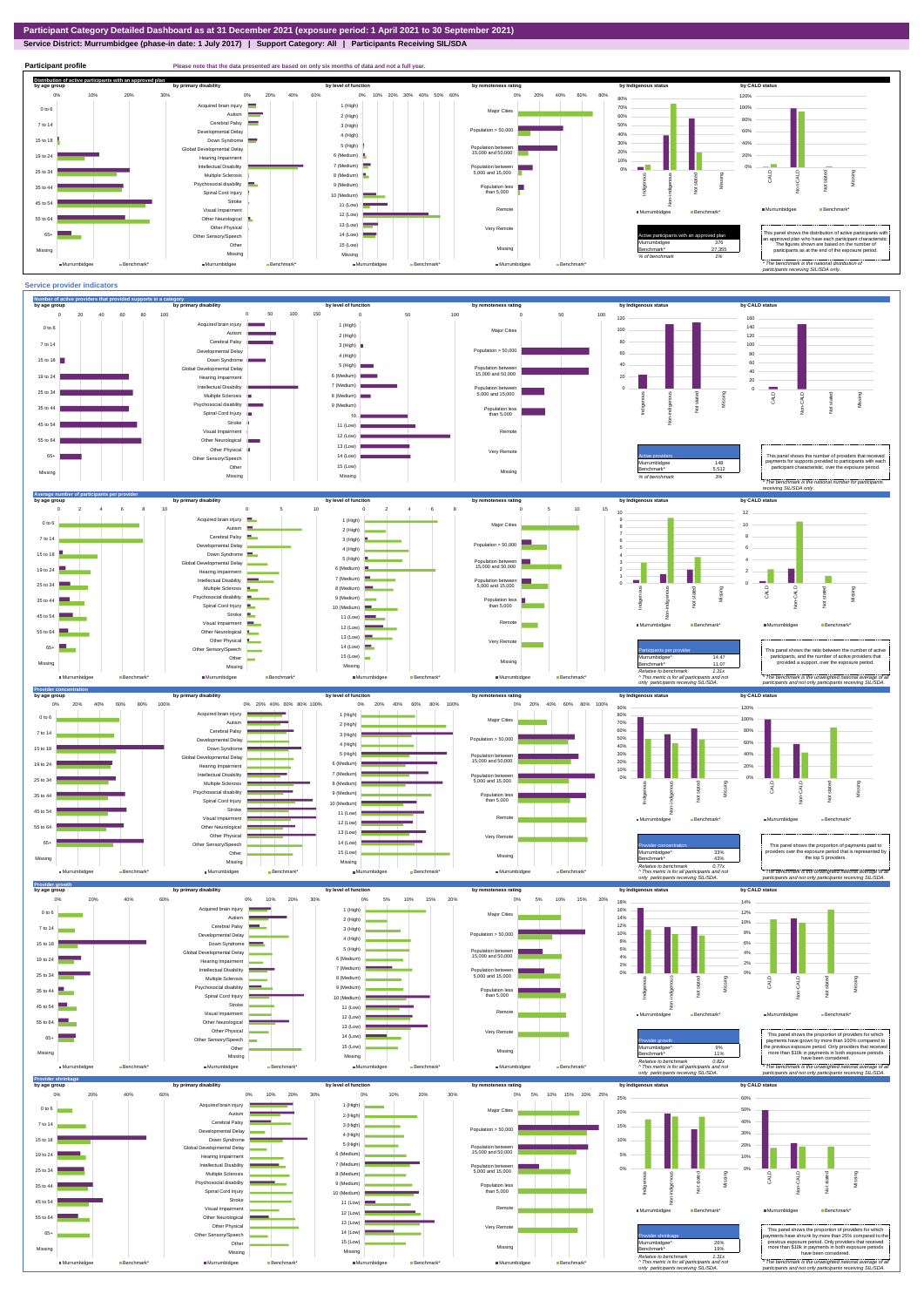

**Service District: Murrumbidgee (phase-in date: 1 July 2017) | Support Category: All | Participants Receiving SIL/SDA**



| <b>Support category</b>        | Active participants with<br>approved plans | <b>Active providers</b>        | <b>Participants</b><br>per provider | Provider<br>concentration | Provider<br>arowth | Provider<br>shrinkage | <b>Total plan</b><br>budgets (\$m) | Payments (\$m) | <b>Utilisation</b> | Outcomes indicator on<br>choice and control | Has the NDIS helped with<br>choice and control? |
|--------------------------------|--------------------------------------------|--------------------------------|-------------------------------------|---------------------------|--------------------|-----------------------|------------------------------------|----------------|--------------------|---------------------------------------------|-------------------------------------------------|
|                                |                                            |                                |                                     |                           |                    |                       |                                    |                |                    |                                             |                                                 |
| Core                           |                                            |                                |                                     |                           |                    |                       |                                    |                |                    |                                             |                                                 |
| Consumables                    | 325<br><b>Contract Contract</b>            | 47                             | 6.9                                 | 72%                       | 0%                 | 29%                   | 0.6                                | 0.4            | 65%                | 15%                                         | 79%                                             |
| <b>Daily Activities</b>        | 373                                        | 49<br><b>Contract Contract</b> | 7.6                                 | 81%                       | 12%                | 15%                   | 46.7                               | 43.9           | 94%                | 16%                                         | 81%                                             |
| Community                      | 371                                        | 54                             | 6.9                                 | 67%                       | 8%                 | 16%                   | 9.8                                | 7.3            | 75%                | 16%                                         | 81%                                             |
| Transport                      | 369                                        | 10 <sup>1</sup>                | 36.9                                | 100%                      | a<br>0%            | o<br>0%               | 0.5                                | 0.4            | 84%                | 16%                                         | 81%                                             |
| Core total                     | 375                                        | 89                             | 4.2                                 | 76%                       | 13%                | 21%                   | 57.7                               | 52.0           | 90%                | 16%                                         | 80%                                             |
|                                |                                            |                                |                                     |                           |                    |                       |                                    |                |                    |                                             |                                                 |
| <b>Capacity Building</b>       |                                            |                                |                                     |                           |                    |                       |                                    |                |                    |                                             |                                                 |
| Choice and Control             | 288                                        | 36                             | 8.0                                 | 78%                       | 0%                 | 17%                   | 0.2                                | 0.2            | 100%               | 16%                                         | 80%                                             |
| <b>Daily Activities</b>        | 368                                        | 63                             | 5.8                                 | 67%                       | 18%                | 12%                   | 1.7                                | 1.0            | 57%                | 16%                                         | 81%                                             |
| Employment                     | 20                                         | 12                             | 1.7                                 | 100%                      | 0%                 | 0<br>33%              | 0.2                                | 0.2            | 94%                | 15%                                         | 90%                                             |
| Relationships                  | 228                                        |                                | 8.8                                 | 91%                       | 20%                | 30%                   | 1.3                                | 0.9            | 69%                | 8%                                          | 79%                                             |
| Social and Civic               | 15                                         |                                | 2.5                                 | 100%                      | 0%                 | 0%                    | 0.0                                | 0.0            | 49%                | 20%                                         | 93%                                             |
| <b>Support Coordination</b>    | 373<br>---------                           | 51<br>.                        | 7.3                                 | 65%<br>                   | 0%<br>---------    | 13%<br>--------       | $^{\circ}$<br>                     | 0.8<br>        | 90%<br>            | 16%<br>                                     | 80%<br>-------                                  |
| <b>Capacity Building total</b> | 376                                        | 100                            | -------<br>3.8                      | 55%                       | 5%                 | 11%                   | 4.4                                | 3.1            | 71%                | 16%                                         | 80%                                             |
| Capital                        |                                            |                                |                                     |                           |                    |                       |                                    |                |                    |                                             |                                                 |
| Assistive Technology           | 141                                        | 28                             |                                     |                           | 67%                | $\bullet$             | 0.6                                | 0.4            | 57%                | 17%                                         | 79%                                             |
| <b>Home Modifications</b>      | 253                                        | 14                             | 5.0<br>18.1                         | 89%<br>96%                | 0%                 | 0%<br>22%             | 1.3                                | 0.9            | 71%                | 15%                                         | 78%                                             |
| <b>Capital total</b>           |                                            |                                | 6.9                                 | .<br>77%                  | 17%                | <br>17%               | 2.0                                | -------        | ------<br>66%      | -------<br>15%                              | <br>79%                                         |
|                                | 283                                        | 41                             |                                     |                           |                    |                       |                                    | 1.3            |                    |                                             |                                                 |
| Missing                        | $\mathbf 0$                                | $\Omega$                       | 0.0                                 | 0%                        | 0%                 | 0%                    | 0.0                                | 0.0            | 0%                 | 0%                                          | 0%                                              |
| All support categories         | 376                                        | 148                            | 2.5                                 | 74%                       | 11%                | 22%                   | 64.1                               | 56.4           | 88%                | 16%                                         | 80%                                             |

| <b>Indicator definitions</b>                                                                                                                 |                                                                                                                                                                                                                                                                                                                                                                                                                                                                                                                                                                                                                                                                                                                                                                                                                 |
|----------------------------------------------------------------------------------------------------------------------------------------------|-----------------------------------------------------------------------------------------------------------------------------------------------------------------------------------------------------------------------------------------------------------------------------------------------------------------------------------------------------------------------------------------------------------------------------------------------------------------------------------------------------------------------------------------------------------------------------------------------------------------------------------------------------------------------------------------------------------------------------------------------------------------------------------------------------------------|
| Active participants with approved plans                                                                                                      | Number of active participants who have an approved plan and reside in the service district / have supports relating to the support category in their plan.                                                                                                                                                                                                                                                                                                                                                                                                                                                                                                                                                                                                                                                      |
| <b>Active providers</b><br><b>Participants per provider</b><br><b>Provider concentration</b><br>Provider growth<br><b>Provider shrinkage</b> | Number of providers that received payments for supports provided to participants within the service district / support category, over the exposure period.<br>Ratio between the number of active participants and the number of active providers.<br>Proportion of provider payments over the exposure period that were paid to the top 10 providers.<br>Proportion of providers for which payments have grown by more than 100% compared to the previous exposure period. Only providers that received more than \$10k in payments in both exposure periods have been considered.<br>Proportion of providers for which payments have shrunk by more than 25% compared to the previous exposure period. Only providers that received more than \$10k in payments in both exposure periods have been considered. |
| <b>Total plan budgets</b><br>Payments<br><b>Utilisation</b>                                                                                  | Value of supports committed in participant plans for the exposure period.<br>Value of all payments over the exposure period, including payments to providers, payments to participants, and off-system payments (in-kind and Younger People In Residential Aged Care (YPIRAC)).<br>Ratio between payments and total plan budgets.                                                                                                                                                                                                                                                                                                                                                                                                                                                                               |
| Outcomes indicator on choice and control<br>Has the NDIS helped with choice and control?                                                     | Proportion of participants who reported in their most recent outcomes survey that they choose who supports them.<br>Proportion of participants who reported in their most recent outcomes survey that the NDIS has helped with choice and control.                                                                                                                                                                                                                                                                                                                                                                                                                                                                                                                                                              |
|                                                                                                                                              | The green dots indicate the top 10 percentile of service districts / support categories when ranked by performance against benchmark for the given metric. In other words, performing relatively well under the given metric.<br>The red dots indicate the bottom 10 percentile of service districts / support categories when ranked by performance against benchmark for the given metric. In other words, performing relatively poorly under the given metri                                                                                                                                                                                                                                                                                                                                                 |
|                                                                                                                                              | Note: A higher score is considered to be 'good' performance under some metrics. For example, a high utilisation rate is a sign of a functioning market where participants have access to the supports they need.<br>For other metrics, a lower score is considered to be 'good' performance. For example, a low provider concentration is a sign of a competitive market.                                                                                                                                                                                                                                                                                                                                                                                                                                       |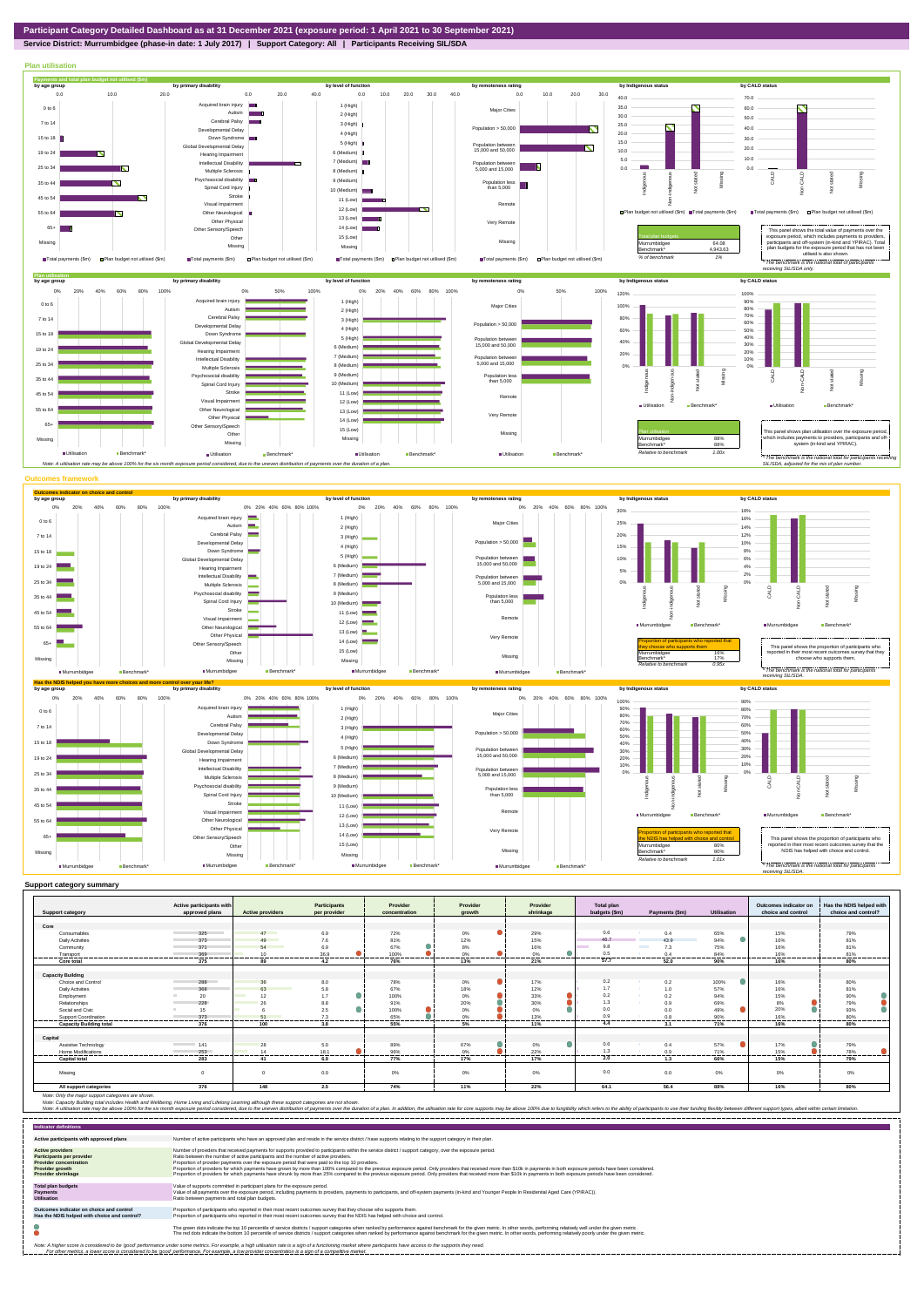## **Service District: Murrumbidgee (phase-in date: 1 July 2017) | Support Category: All | Participants Not Receiving SIL/SDA**

**Participant profile Please note that the data presented are based on only six months of data and not a full year. Distribution of active participants with an approved plan** by age group by primary disability by remoteness rating by hdigenous status by CALD status 0% 5% 10% 15% 20% 25% 0% 20% 40% 60% 80% 120% 0% 10% 20% 30% 0% 20% 40% 80% d brain injury 1 (High)  $\blacksquare$ 70% 100% 0 to 6 Major Cities Autism **P** 2 (High) 60% 80% Cerebral Palsy 7 to 14 50% 3 (High) nc....<br>ental Delay Population  $> 50,000$ 60% 40% 4 (High) Down Syndrome 15 to 18 30% 40% 5 (High) evelopmental Delay Population between 15,000 and 50,000 20% 6 (Medium) 20% 19 to 24 Hearing Impairment 10%  $\sim$   $\sim$ n T Intellectual Disability 7 (Medium) 0% Population between 5,000 and 15,000 0% 25 to 34 Multiple Sclerosis 8 (Medium) CALD Non-CALD Missing --Non-indigenous **Cial disability** Indigen Missing 9 (Medium) 35 to 44 Population less than 5,000 nstated in 1916.<br>Note  $\frac{1}{2}$ Spinal Cord Injury Ť 10 (Medium) Stroke 45 to 54 Æ 11 (Low) å Murrumbidgee Benchmark\* Visual Impairmen Remote ■Murrumbidgee Benchmark\* 12 (Low) 55 to 64 Other Neurological 13 (Low) Other Physical Very Remote Active participants with an approved plan This panel shows the distribution of active participants with an approved plan who have each participant characteristic.  $65+$ Sensory/Speech 14 (Low) Other 15 (Low) Murrumbidgee 6,239 The figures shown are based on the number of participants as at the end of the exposure period. Missing 457,345 Missing Missing Missing *% of benchmark 1% The benchmark is the natio participants not receiving SIL/SDA only.* Murrumbidgee **Benchmark** ■Murrumbidgee Benchmark\* Murrumbidgee **Benchmark** ■ Murrumbidgee Benchmark